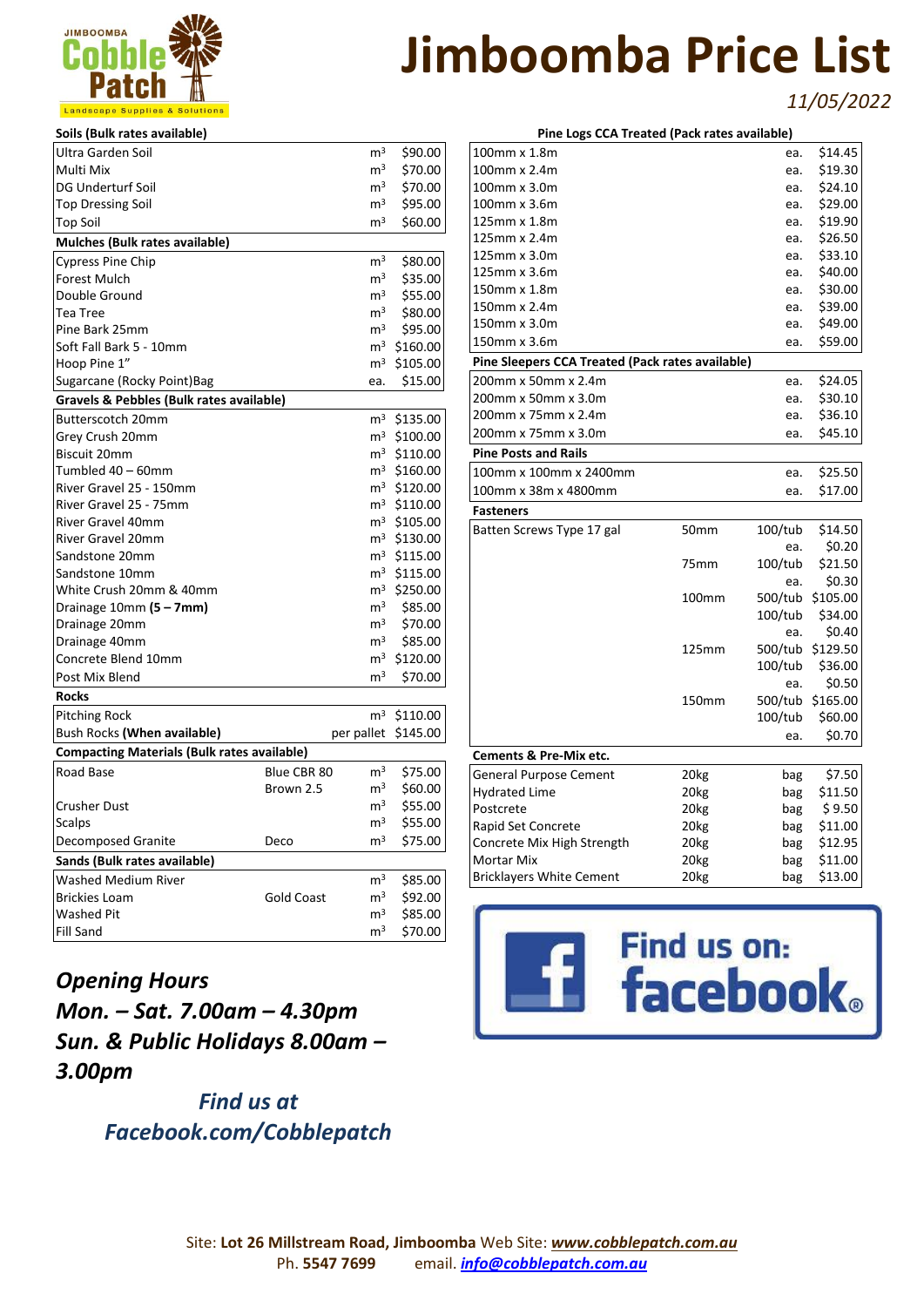

**Potting Mix**

*11/05/2022*

| <b>Concrete Reinforcing</b>                                            |                     |            |                  |
|------------------------------------------------------------------------|---------------------|------------|------------------|
| F72 (2.4m x 6.0m)                                                      |                     |            | sheet \$135.00   |
| F62 (2.4m x 6.0m)                                                      |                     |            | Sheet \$108.00   |
| Trench Mesh (0.2 x 6.0m, 3 x 8mm)                                      |                     | sheet      | \$35.00          |
| Y12 (12mm x 6.0m)                                                      |                     | length     | \$24.00          |
| <b>Chairs</b>                                                          |                     |            |                  |
| 50/65mm                                                                | 100                 | pk.        | \$25.00          |
|                                                                        |                     | ea.        | \$0.40           |
| <b>Fencing Mesh</b>                                                    |                     |            |                  |
| Chain Mesh (60mm Diamond)                                              | 1200mm x 20m        | ea.        | \$135.00         |
| Dog Wire (Hinge joint 8/115/15)                                        | 1200mm x 100m       | ea.        | \$195.00         |
| <b>Chicken Wire</b>                                                    |                     |            |                  |
| 900mm x 50m                                                            | (50mm x 1mm)        | ea.        | \$90.00          |
| 1200mm x 50m                                                           | (50mm x 1mm)        | ea.        | \$130.00         |
| 1800mm x 50m                                                           | $(50mm \times 1mm)$ | ea.        | \$184.00         |
| <b>Fencing Wire</b>                                                    |                     |            |                  |
| 1.25mm                                                                 | 1kg (95m)           | ea.        | \$8.00           |
| 1.57mm                                                                 | 1kg (60m)           | ea.        | \$8.00           |
| 2.00mm                                                                 | 1kg (40m)           | ea.        | \$5.15           |
| 2.50mm                                                                 | 1kg (24m)           | ea.        | \$8.00           |
|                                                                        | 3kg (72m)           | ea.        | \$30.00          |
| 3.15mm                                                                 | 3kg (48m)           | ea.        | \$30.00          |
|                                                                        | 3kg (80m)           | ea.        | \$43.50          |
|                                                                        | 10kg (160m)         | ea.        | \$75.00          |
|                                                                        | 47kg (750m)         | ea.        | \$189.00         |
| N.B. Masses and lengths are nominal and vary between                   |                     |            |                  |
| manufacturers                                                          |                     |            |                  |
| <b>Staples</b>                                                         |                     |            |                  |
| 25mm x 3.15mm                                                          | 2kg                 | box        | \$15.00          |
| 30mm x 3.15mm                                                          | 2kg                 | box        | \$23.00          |
| 40mm x 4.00mm                                                          | 3kg                 | box        | \$27.50          |
| Gates                                                                  |                     |            |                  |
| 1200mm                                                                 |                     | ea.        | POA              |
| 1800mm                                                                 |                     | ea.        | POA              |
| 2400mm                                                                 |                     | ea.        | POA              |
| 3000mm                                                                 |                     | ea.        | POA              |
| 3600mm                                                                 |                     | ea.        | POA              |
| <b>Star Pickets</b>                                                    |                     |            |                  |
|                                                                        |                     |            |                  |
| 450mm                                                                  |                     | ea.        | \$3.50           |
| 600mm<br>900mm                                                         |                     | ea.        | \$4.50<br>\$7.50 |
| 1350mm                                                                 |                     | ea.<br>ea. | \$9.00           |
| 1650mm                                                                 |                     | ea.        | \$10.00          |
| 1800mm                                                                 |                     | ea.        | \$11.50          |
| 2400mm                                                                 |                     | ea.        | \$17.00          |
| <b>Fencing Accessories</b>                                             |                     |            |                  |
|                                                                        |                     |            |                  |
| Hinge Set (Includes straps, gudgeon, latch, eyelet & bolts)ea. \$29.00 |                     |            | \$7.00           |
| <b>Netting Clips</b>                                                   |                     | pk.        |                  |
| <b>Cliplock Strainers</b>                                              |                     | ea.        | \$6.00           |
| <b>Square Reinforced Concrete Pads</b>                                 |                     |            |                  |
| 400mm x 400mm                                                          |                     | ea.        | \$16.50          |
| 450mm x 450mm                                                          |                     | ea.        | \$19.00          |
| 600mm x 600mm                                                          |                     | ea.        | \$30.00          |
| <b>Rectangular Reinforced Concrete Pads</b>                            |                     |            |                  |
| 900mm x 450mm                                                          |                     | ea.        | \$40.00          |
| 900mm x 600mm                                                          |                     | ea.        | \$53.00          |
| <b>Reinforced Concrete Edge</b>                                        |                     |            |                  |
| 915mm Straight & Int/Ext Curve                                         |                     | ea.        | \$17.00          |
| Tree Surround                                                          | Round               | ea.        | \$26.00          |
|                                                                        | ½ Round             | ea.        | \$15.00          |
|                                                                        | Square              | ea.        | \$26.00          |

| Rocky Point Premium                   | 60lt             | bag | \$17.50  |
|---------------------------------------|------------------|-----|----------|
|                                       | 30lt             | bag | \$10.50  |
| Fertiliser etc.                       |                  |     |          |
| <b>Healthy Earth GP Fertilizer</b>    | 5kg              | bag | \$18.50  |
|                                       | 12kg             | bag | \$42.50  |
|                                       | 20kg             | bag | \$75.00  |
| Healthy Earth Lawn Food               | 10 <sub>kg</sub> | bag | \$36.50  |
| <b>Healthy Earth Soil Builder</b>     | 20 <sub>kg</sub> | bag | \$30.00  |
| Healthy Earth Liquid Clay Breaker     | 1lt              | ea. | \$17.50  |
| <b>Healthy Earth Plant Spray</b>      | 1lt              | ea. | \$19.50  |
| Healthy Earth Penetrator / Wetter     | 1lt              | ea. | \$17.50  |
| Healthy Earth Liquid N.P.K Fertilizer | $1$ lt           | ea. | \$12.95  |
| Organic life                          | 15kg             | bag | \$20.00  |
| Grassmaster                           | 15kg             | bag | \$30.00  |
| Dolomite Lime                         | 21kg             | bag | \$16.50  |
| Blood & Bone                          | 20 <sub>kg</sub> | bag | \$40.00  |
| Seed & Cutting Mix                    | 25lt             | bag | \$13.95  |
| Lawn Seed QLD Blend                   | 3kg              | bag | \$36.50  |
| <b>ActivGrow Planting Mix</b>         | 50lt             | bag | \$10.50  |
| Cow Manure (Premium Organic)          | 30lt             | bag | \$7.95   |
| <b>Herbicide &amp; Pesticide</b>      |                  |     |          |
| Dicamba M                             | 1lt              | ea. | \$26.50  |
|                                       | 5lt              | ea. | \$160.00 |
| Glyphosate 360 (weed killer)          | 1t               | ea. | \$25.00  |
|                                       | 5lt              | ea. | \$86.00  |
| Glyphosate 540                        | $1$ lt           | ea. | \$40.00  |
|                                       | 5lt              | ea. | \$200.00 |
| Sempra (nut grass killer)             | 25g              | ea. | \$52.00  |
| Buffalo (selective)                   | 1lt              | ea. | \$50.00  |
| Metsulfuron Methyl                    | 40g              | ea. | \$25.00  |
| Fivestar Insecticide                  | $1$ lt           | ea. | \$48.00  |
| Raizon                                | 1lt              | ea. | \$52.00  |
| <b>Tools</b>                          |                  |     |          |
| Kelso                                 |                  |     |          |
| Concrete All Steel Shovel             |                  |     | \$21.00  |
| Post Hole Shovel                      |                  |     | \$39.00  |
| <b>Square Mouth Large Shovel</b>      |                  |     | \$40.00  |
| Pincer Post Hole                      |                  |     | \$59.00  |
| Landscapers Rake 18 tooth             |                  |     | \$41.00  |
| Spade Garden                          |                  |     | \$39.00  |
| Wheel Barrow Steel Tray Professional  |                  |     | \$225.00 |
| <b>Super Craft</b>                    |                  |     |          |
| Hammer Club 1.35kg / 3lb              |                  |     | \$25.50  |
| Tape Measure 5m                       |                  |     | \$10.00  |
| Level Box 1200mm                      |                  |     | \$40.00  |
| Level Torpedo                         |                  |     | \$9.50   |
| Bricklayers Line 100mm                |                  |     | \$10.00  |
|                                       |                  |     |          |

| <b>Weed Mat</b>                 |                    |                  |          |
|---------------------------------|--------------------|------------------|----------|
|                                 | 1800mm             | 50 <sub>ml</sub> | \$75.00  |
|                                 |                    | m                | \$2.50   |
|                                 | 915mm              | 50 <sub>m</sub>  | \$45.00  |
|                                 |                    | m                | \$1.50   |
|                                 | 915mm              | 10 <sub>m</sub>  | \$10.00  |
| Black Plastic 200µm Centre fold |                    |                  |          |
|                                 | 4000mm             | 50 <sub>m</sub>  | \$165.00 |
|                                 |                    | m                | \$4.00   |
|                                 | 2000 <sub>mm</sub> | 50 <sub>m</sub>  | \$89.50  |
|                                 |                    | m                | \$2.80   |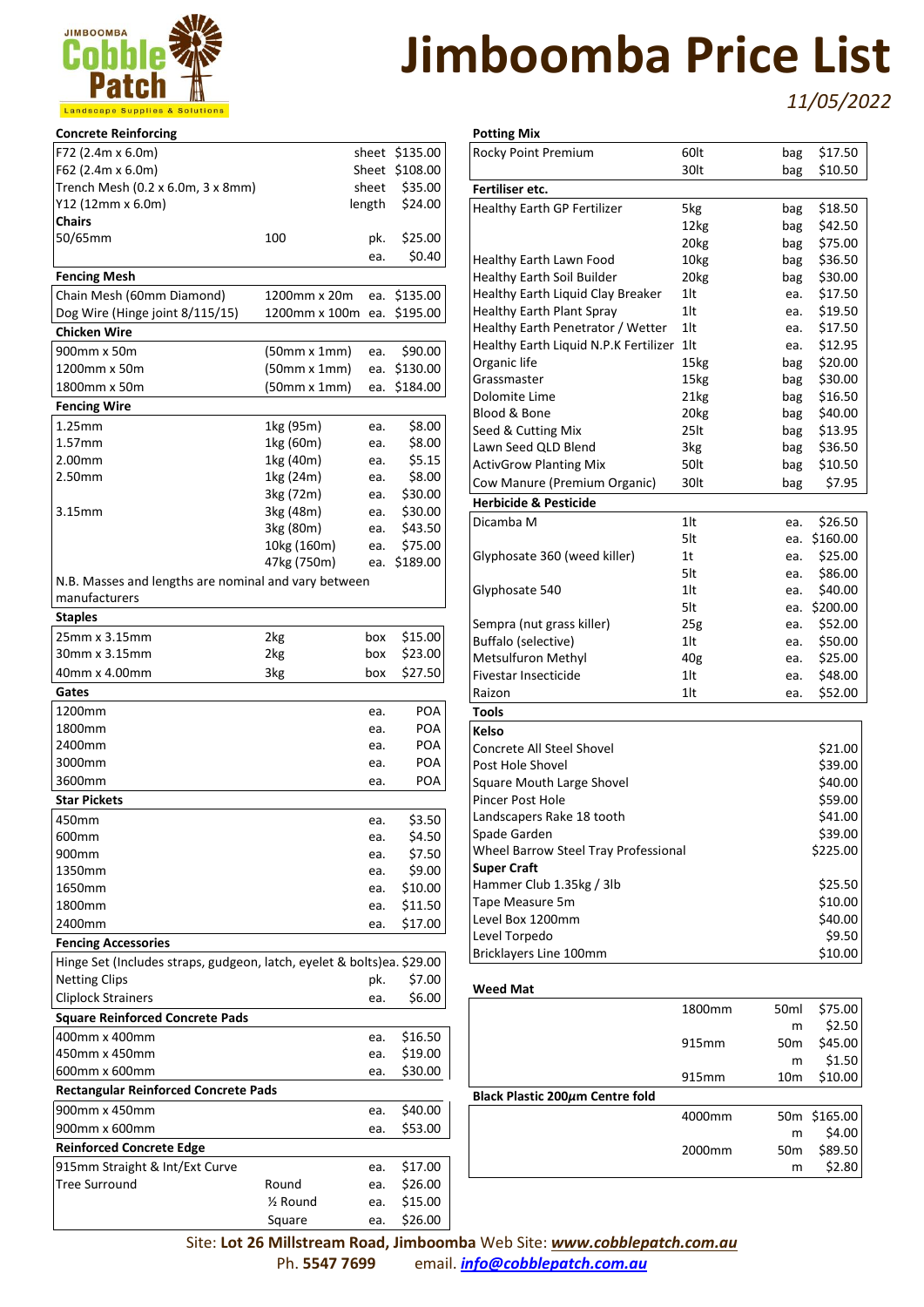

*11/05/2022*

| <b>Geotextile</b>                                    |        |                   |                 |          |
|------------------------------------------------------|--------|-------------------|-----------------|----------|
|                                                      |        | 2000mm            | 50m             | \$135.00 |
|                                                      |        |                   | m               | \$5.50   |
|                                                      |        | 1200mm            | 50 <sub>m</sub> | \$99.00  |
|                                                      |        |                   | m               | \$3.25   |
|                                                      |        | 600 <sub>mm</sub> | 50 <sub>m</sub> | \$55.00  |
|                                                      |        |                   | m               | \$1.50   |
| Drain Coil (Ag. pipe)                                |        |                   |                 |          |
| Slotted                                              |        | 100 <sub>mm</sub> | 20 <sub>m</sub> | \$97.00  |
|                                                      |        | 65 <sub>mm</sub>  | 20 <sub>m</sub> | \$65.00  |
| Socked                                               |        | 100 <sub>mm</sub> | 20 <sub>m</sub> | \$115.00 |
|                                                      |        | 65 <sub>mm</sub>  | 20 <sub>m</sub> | \$89.00  |
| Unslotted                                            |        | 100 <sub>mm</sub> | 20 <sub>m</sub> | \$82.00  |
| <b>RELN Storm Drain</b>                              |        |                   |                 |          |
| Drain (inc. Poly Grate)                              |        | 3m pack           | ea.             | \$85.00  |
|                                                      |        | 1m piece          | ea.             | \$30.00  |
| Corner                                               |        | (inc. Poly Grate) | ea.             | \$30.00  |
| End Cap                                              |        |                   | ea.             | \$5.00   |
| Converter                                            |        |                   | ea.             | \$5.00   |
| Rainwater Pit                                        |        | (ex. Grate)       | ea.             | \$25.00  |
| 450 series Pit                                       |        | (inc. Grate)      | ea.             | \$135.00 |
| <b>Hardwood Pegs/Stakes</b>                          |        |                   |                 |          |
| 25mm x 25mm                                          | 1800mm |                   | ea.             | \$2.50   |
| 25mm x 50mm                                          | 1500mm |                   | ea.             | \$3.60   |
|                                                      | 600mm  |                   | ea.             | \$1.80   |
|                                                      | 450mm  |                   | ea.             | \$1.60   |
|                                                      | 300mm  |                   | ea.             | \$1.40   |
| <b>Garden Edge</b>                                   |        |                   |                 |          |
| 100mm x 16mm                                         | 4.8m   |                   | ea.             | \$8.50   |
| 100mm x 25mm                                         | 4.8m   |                   | ea.             | \$15.00  |
| 150mm x 25mm                                         | 4.8m   |                   | ea.             | \$22.00  |
| Veggie Garden & Garden Kits (some assembly required) |        |                   |                 |          |
| 200mm x 1.5m x 3.0m                                  |        | 1 sleeper high    | ea.             | \$150.00 |
| 400mm x 1.5m x 3.0m                                  |        | 2 sleepers high   | ea.             | \$300.00 |
| 600mm x 1.5m x 3.0m                                  |        | 3 sleepers high   | ea.             | \$450.00 |
| Kits include sleepers, screws, posts (when needed),  |        |                   |                 |          |
| soil and sugar cane mulch.                           |        |                   |                 |          |

*Please note: All of the prices include GST and are subject to change without notice*

| <b>Deliveries</b>                          | Small Truck (4.5t) Big Truck (8t) |                    |
|--------------------------------------------|-----------------------------------|--------------------|
| All Delivery rates are subject to change** |                                   |                    |
| Allenview                                  | \$50.00                           | \$60.00            |
| <b>Bahrs Scrub</b>                         | \$80.00                           | \$95.00            |
| <b>Beaudesert</b>                          | \$50.00                           | \$60.00            |
| <b>Beechmont</b>                           | \$125.00                          | \$140.00           |
| Biddaddaba                                 | \$60.00                           | \$70.00            |
| Boyland                                    | \$60.00                           | \$70.00            |
| <b>Buccan</b>                              | \$70.00                           | \$80.00            |
| Canungra                                   | \$70.00                           | \$80.00            |
| Cedar Grove                                | \$35.00                           | \$45.00            |
| Cedar Vale                                 |                                   |                    |
| Zone 1                                     | \$30.00                           | \$35.00            |
| Zone 2                                     | \$35.00                           | \$40.00            |
|                                            | \$50.00                           | \$60.00            |
| Chambers Flat                              |                                   |                    |
| Eagle Heights                              | \$85.00                           | \$100.00           |
| Flagstone                                  |                                   |                    |
| Zone 1                                     | \$35.00                           | \$45.00            |
| Zone 2                                     | \$40.00                           | \$50.00            |
| Forestdale                                 | \$85.00                           | \$95.00            |
| Gleneagle                                  | \$40.00                           | \$50.00            |
| Greenbank                                  |                                   |                    |
| Zone 1                                     | \$50.00                           | \$60.00            |
| Zone 2                                     | \$60.00                           | \$70.00            |
| Heritage Park                              | \$65.00                           | \$75.00            |
| Illinbah                                   | \$110.00                          | \$125.00           |
| Jimboomba                                  |                                   |                    |
| Zone 1                                     | \$30.00                           | \$40.00            |
| Zone 2                                     | \$35.00                           | \$45.00            |
| Zone 3                                     | \$40.00                           | \$50.00            |
| Kerry                                      |                                   |                    |
|                                            |                                   |                    |
| Zone 1                                     | \$65.00                           | \$75.00            |
| Zone 2                                     | \$120.00                          | \$140.00           |
|                                            | \$75.00                           | \$80.00            |
| Kooralbyn                                  |                                   |                    |
| Logan Reserve                              | \$75.00                           | \$90.00<br>\$60.00 |
| Logan Village                              | \$50.00                           |                    |
| Mundoolun                                  |                                   |                    |
| Zone 1                                     | \$30.00                           | \$40.00            |
| Zone 2                                     | \$35.00                           | \$45.00            |
| Zone 3                                     | \$50.00                           | \$60.00            |
| Munruben                                   | \$50.00                           | \$60.00            |
| New Beith                                  | \$60.00                           | \$70.00            |
| North Maclean                              | \$40.00                           | \$45.00            |
| Park Ridge                                 | \$65.00                           | \$80.00            |
| Sarabah                                    | \$105.00                          | \$120.00           |
| <b>Spring Mountain</b>                     | \$65.00                           | \$75.00            |
| South Maclean                              | \$40.00                           | \$45.00            |
| Stockleigh                                 |                                   |                    |
| Zone 1                                     | \$40.00                           | \$45.00            |
| Zone 2                                     | \$50.00                           | \$55.00            |
| Tamborine                                  |                                   |                    |
| Zone 1                                     | \$45.00                           | \$50.00            |
| Zone 2                                     | \$60.00                           | \$70.00            |
| Tamborine Mountain                         | \$95.00                           | \$115.00           |
| Undullah                                   |                                   |                    |
| Zone 1                                     | \$55.00                           | \$65.00            |
|                                            | POA                               |                    |
| Zone 2                                     |                                   | POA                |
| Veresdale                                  | \$40.00                           | \$50.00            |
| Wonglepong                                 | \$60.00                           | \$70.00            |
| Woodhill                                   | \$35.00                           | \$45.00            |
| Yarrabilba                                 | \$45.00                           | \$55.00            |
|                                            |                                   |                    |